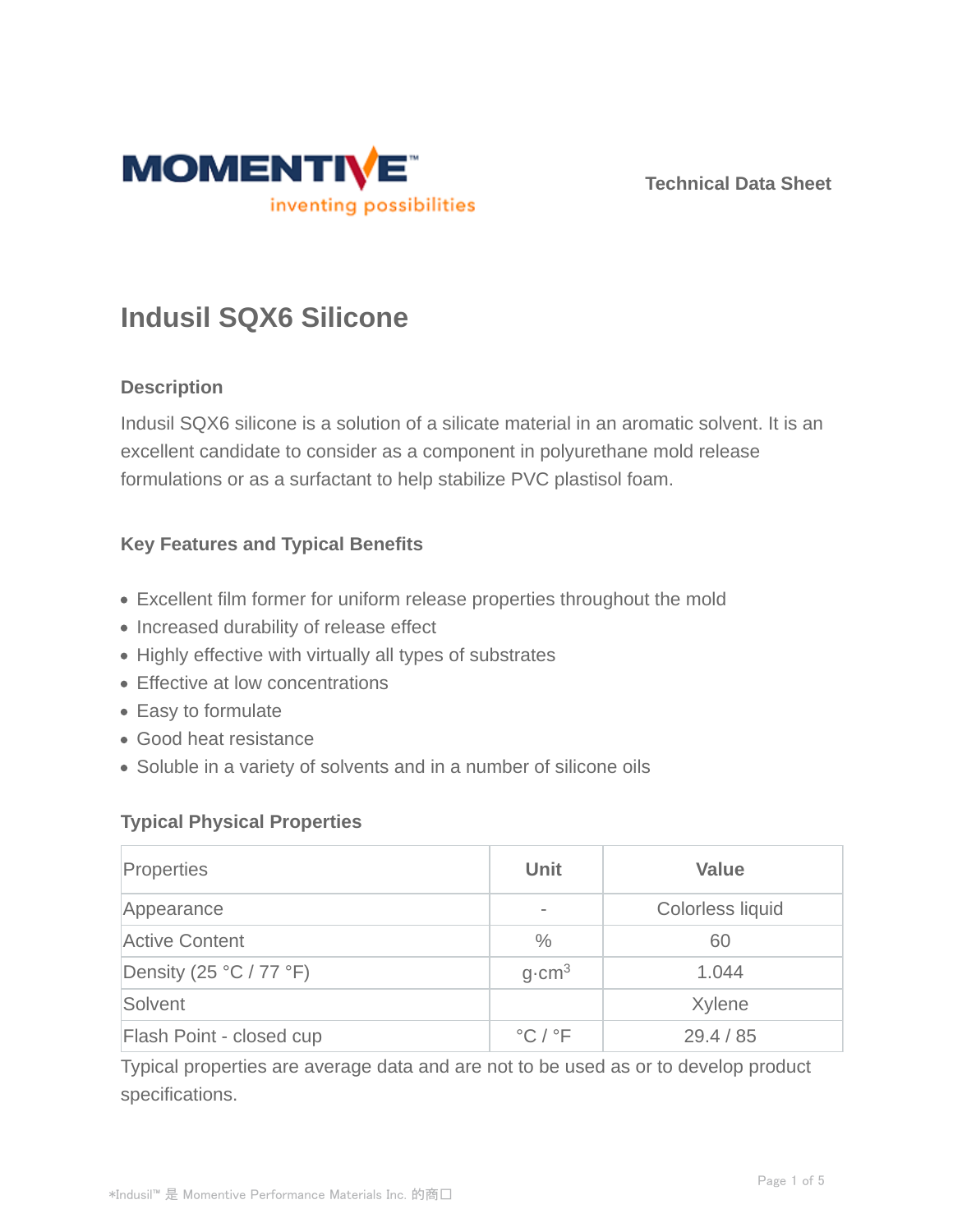# **Potential Applications**

- Component of polyurethane mold release formulations
- Component in release formulations for virtually all types of substrates, especially those that need good film formation such as tires and bladders, and metal dies such as aluminum die casting and others.
- Component of PVC plastisol foaming formulations

### **General Considerations for Use**

Typical concentrations of Indusil SQX6 silicone in the final formulation range from 2 to 10% depending on the desired effect to be achieved.

Indusil SQX6 silicone is soluble in aliphatic and aromatic solvents and in polydimethylsiloxanes. It is not soluble in water, in certain mineral oils or in certain organic waxes.

Indusil SQX6 silicone is soluble in aliphatic and aromatic solvents and in polydimethylsiloxanes. It is not soluble in water, in certain mineral oils or in certain organic waxes.

The ability of Indusil SQX6 silicone to stabilize plastisol foams is related to its solubility in the plasticizer. Therefore the interaction between Indusil SQX6 silicone and the plasticizer should be tested at different concentrations to determine the levels required to achieve the desired effect.

### **Patent Status**

Nothing contained herein shall be construed to imply the nonexistence of any relevant patents or to constitute the permission, inducement or recommendation to practice any invention covered by any patent, without authority from the owner of the patent.

### **Product Safety, Handling and Storage**

Customers should review the latest Safety Data Sheet (SDS) and label for product safety information, safe handling instructions, personal protective equipment if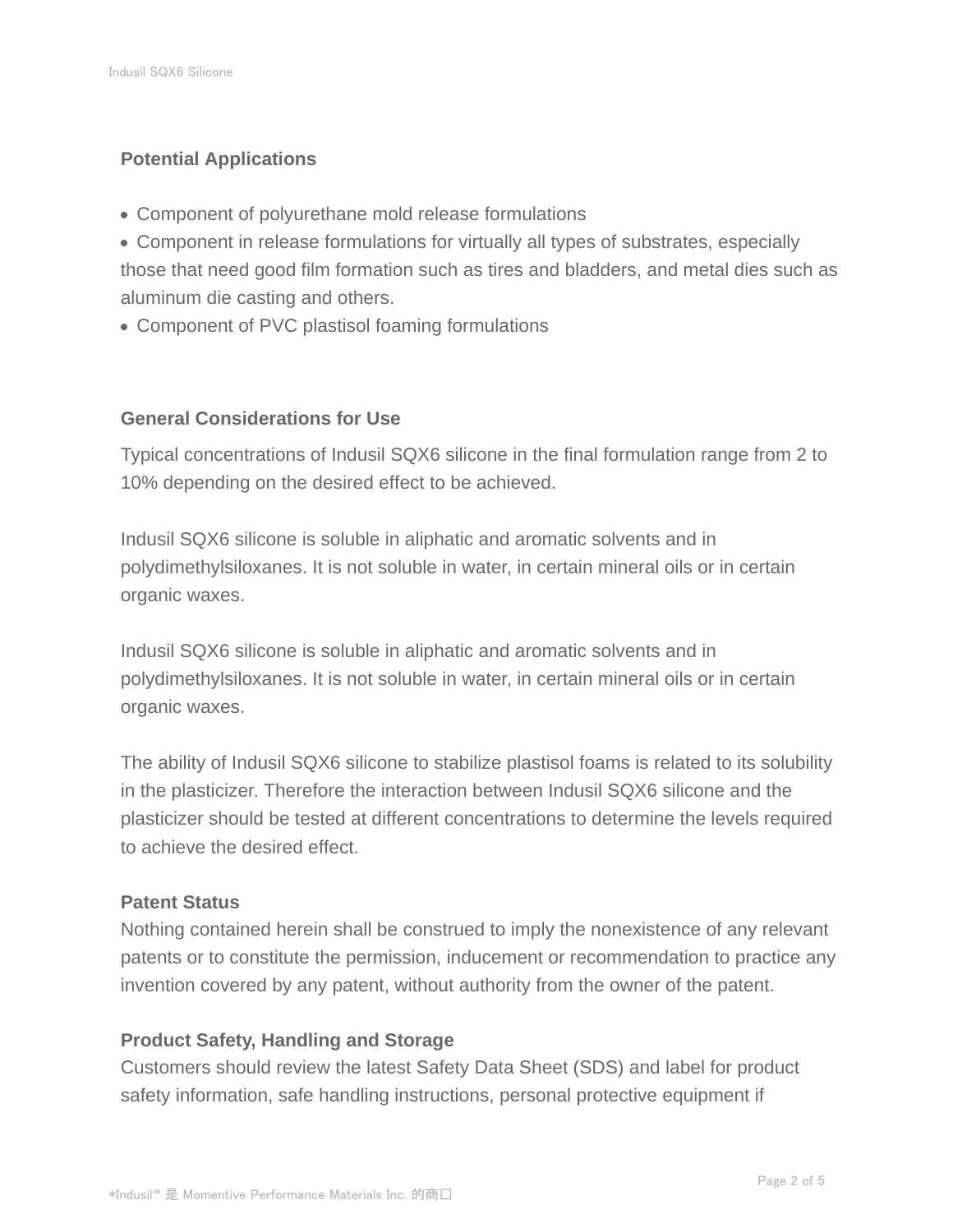necessary, emergency service contact information, and any special storage conditions required for safety. Momentive Performance Materials (MPM) maintains an aroundthe-clock emergency service for its products. SDS are available at www.momentive.com or, upon request, from any MPM representative. For product storage and handling procedures to maintain the product quality within our stated specifications, please review Certificates of Analysis, which are available in the Order Center. Use of other materials in conjunction with MPM products (for example, primers) may require additional precautions. Please review and follow the safety information provided by the manufacturer of such other materials.

#### **Limitations**

Customers must evaluate Momentive Performance Materials products and make their own determination as to fitness of use in their particular applications.

#### **Contact Information**

# Email commercial.services@momentive.com

#### **Telephone**

| <b>Americas</b>      | <b>Latin America</b> | <b>EMEAI- Europe, Middle</b><br>East, Africa & India | <b>ASIA PACIFIC</b> |
|----------------------|----------------------|------------------------------------------------------|---------------------|
| +1 800 295 2392      | <b>Brazil</b>        | <b>Europe</b>                                        | <b>China</b>        |
| Toll free*           | +55 11 4534 9650     | +390510924300                                        | 800 820 0202        |
| +704 805 6946        | <b>Direct Number</b> | Direct number                                        | Toll free           |
| <b>Direct Number</b> |                      |                                                      | +86 21 3860 4892    |
|                      |                      |                                                      | Direct number       |
| *All American        | <b>Mexico</b>        | India, Middle East &                                 | Japan               |
| countries            | +52 55 2169 7670     | <b>Africa</b>                                        | +81 3 5544 3111     |
|                      | <b>Direct Number</b> | + 91 44 71212207                                     | Direct number       |
|                      |                      | Direct number*                                       |                     |
|                      |                      | *All Middle Eastern                                  | <b>Korea</b>        |
|                      |                      | countries, Africa, India,                            | +82 2 6201 4600     |

For literature and technical assistance, visit our website at: www.momentive.com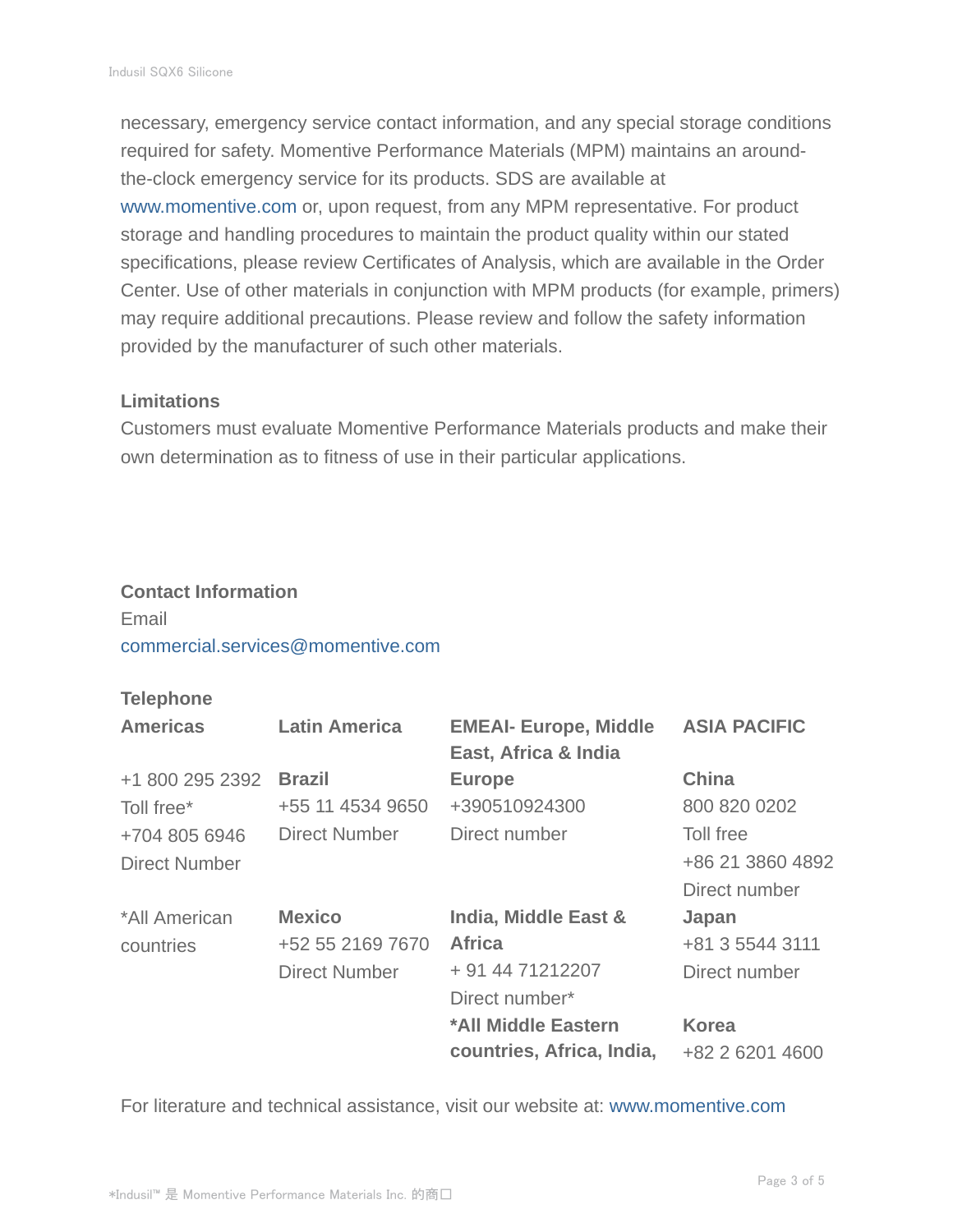#### **DISCLAIMER:**

**THE MATERIALS, PRODUCTS AND SERVICES OF MOMENTIVE PERFORMANCE MATERIALS INC. AND ITS SUBSIDIARIES AND AFFILIATES (COLLECTIVELY "SUPPLIER"), ARE SOLD SUBJECT TO SUPPLIER'S STANDARD CONDITIONS OF SALE, WHICH ARE INCLUDED IN THE APPLICABLE DISTRIBUTOR OR OTHER SALES AGREEMENT, PRINTED ON THE BACK OF ORDER ACKNOWLEDGMENTS AND INVOICES, AND AVAILABLE UPON REQUEST. ALTHOUGH ANY INFORMATION, RECOMMENDATIONS, OR ADVICE CONTAINED HEREIN IS GIVEN IN GOOD FAITH, SUPPLIER MAKES NO WARRANTY OR GUARANTEE, EXPRESS OR IMPLIED, (i) THAT THE RESULTS DESCRIBED HEREIN WILL BE OBTAINED UNDER END-USE CONDITIONS, OR (ii) AS TO THE EFFECTIVENESS OR SAFETY OF ANY DESIGN INCORPORATING ITS PRODUCTS, MATERIALS, SERVICES, RECOMMENDATIONS OR ADVICE. EXCEPT AS PROVIDED IN SUPPLIER'S STANDARD CONDITIONS OF SALE, SUPPLIER AND ITS REPRESENTATIVES SHALL IN NO EVENT BE RESPONSIBLE FOR ANY LOSS RESULTING FROM ANY USE OF ITS MATERIALS, PRODUCTS OR SERVICES DESCRIBED HEREIN.** Each user bears full responsibility for making its own determination as to the suitability of Supplier's materials, services, recommendations, or advice for its own particular use. Each user must identify and perform all tests and analyses necessary to assure that its finished parts incorporating Supplier's products, materials, or services will be safe and suitable for use under end-use conditions. Nothing in this or any other document, nor any oral recommendation or advice, shall be deemed to alter, vary, supersede, or waive any provision of Supplier's standard Conditions of Sale or this Disclaimer, unless any such modification is specifically agreed to in a writing signed by Supplier. No statement contained herein concerning a possible or suggested use of any material, product, service or design is intended, or should be construed, to grant any license under any patent or other intellectual property right of Supplier covering such use or design, or as a recommendation for the use of such material, product, service or design in the infringement of any patent or other intellectual property right.

\*Indusil™ 是 Momentive Performance Materials Inc. 的商标